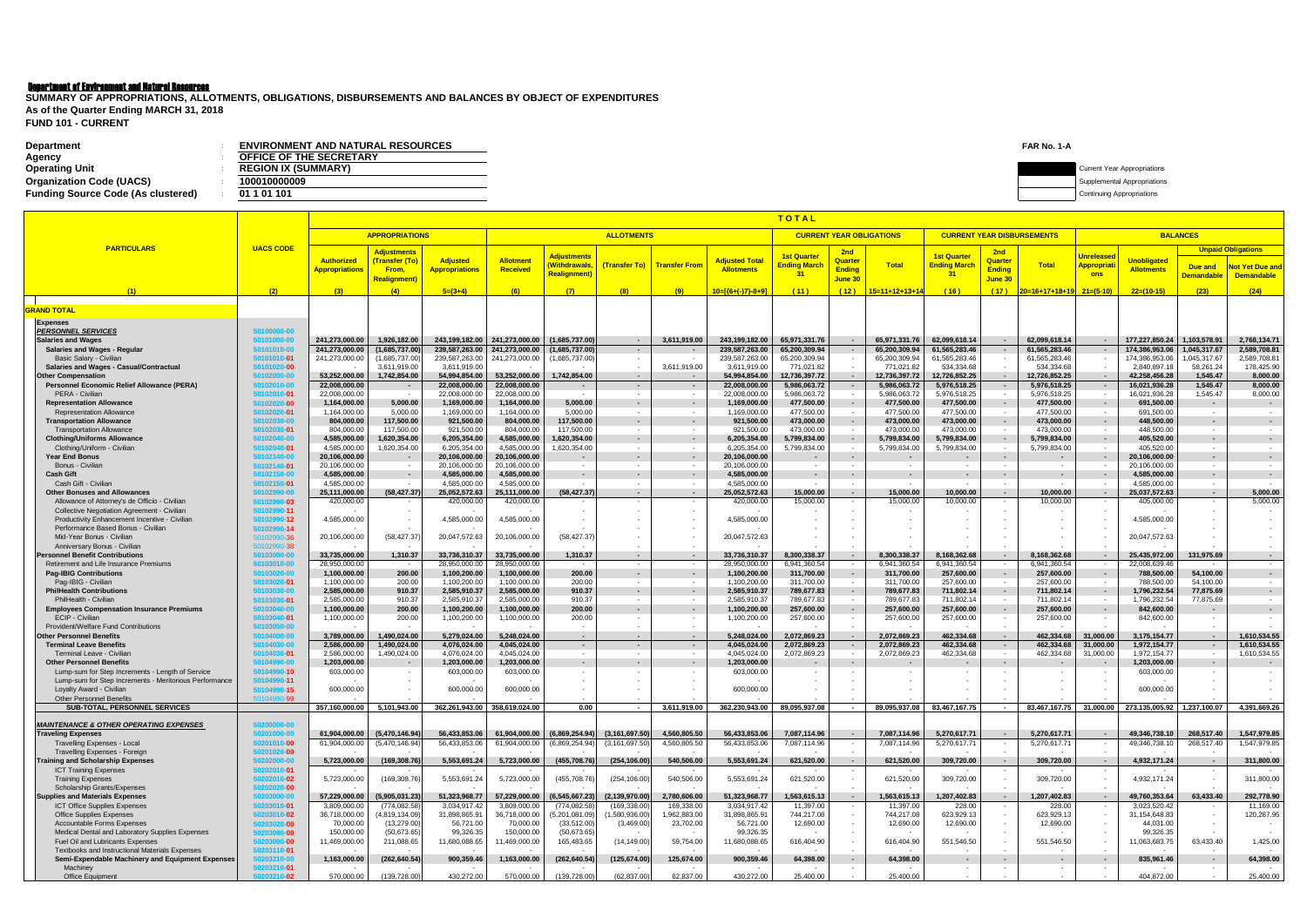# Department of Environment and Natural Resources

| <b>Department</b><br>Agency               | <b>ENVIRONMENT AND NATURAL RESOURCES</b><br><b>OFFICE OF THE SECRETARY</b> | FAR No. 1-A                        |
|-------------------------------------------|----------------------------------------------------------------------------|------------------------------------|
| <b>Operating Unit</b>                     | <b>REGION IX (SUMMARY)</b>                                                 | <b>Current Year Appropriations</b> |
| <b>Organization Code (UACS)</b>           | 00010000009                                                                | pplemental Appropriations          |
| <b>Funding Source Code (As clustered)</b> | 01 1 01 101                                                                | <b>Continuing Appropriations</b>   |

**FUND 101 - CURRENT SUMMARY OF APPROPRIATIONS, ALLOTMENTS, OBLIGATIONS, DISBURSEMENTS AND BALANCES BY OBJECT OF EXPENDITURES As of the Quarter Ending MARCH 31, 2018**

|                                                                                                 |                            |                             |                               |                             |                             |                            |                             |                             |                             | TOTAL                           |                                 |                            |                                   |                          |                               |                           |                            |                                    |                           |
|-------------------------------------------------------------------------------------------------|----------------------------|-----------------------------|-------------------------------|-----------------------------|-----------------------------|----------------------------|-----------------------------|-----------------------------|-----------------------------|---------------------------------|---------------------------------|----------------------------|-----------------------------------|--------------------------|-------------------------------|---------------------------|----------------------------|------------------------------------|---------------------------|
|                                                                                                 |                            |                             | <b>APPROPRIATIONS</b>         |                             | <b>ALLOTMENTS</b>           |                            |                             |                             |                             |                                 | <b>CURRENT YEAR OBLIGATIONS</b> |                            | <b>CURRENT YEAR DISBURSEMENTS</b> |                          |                               |                           | <b>BALANCES</b>            |                                    |                           |
| <b>PARTICULARS</b>                                                                              | <b>UACS CODE</b>           |                             |                               |                             |                             |                            |                             |                             |                             |                                 |                                 |                            |                                   |                          |                               |                           |                            |                                    | <b>Unpaid Obligations</b> |
|                                                                                                 |                            | <b>Authorized</b>           | Adjustments<br>(Transfer (To) | <b>Adjusted</b>             | <b>Allotment</b>            | <b>Adjustments</b>         |                             |                             | <b>Adjusted Total</b>       | <b>1st Quarter</b>              | 2nd<br>Quarter                  |                            | <b>1st Quarter</b>                | 2nd<br>Quarter           |                               | <b>Unreleased</b>         | <b>Unobligated</b>         |                                    |                           |
|                                                                                                 |                            | Appropriations              | From,                         | <b>Appropriations</b>       | Received                    | (Withdrawals,              |                             | (Transfer To) Transfer From | <b>Allotments</b>           | <mark>Ending Marcl</mark><br>31 | <b>Ending</b>                   | <b>Total</b>               | <b>Ending March</b>               | <b>Ending</b>            | <b>Total</b>                  | <mark>Appropriat</mark> i | <b>Allotments</b>          | Due and                            | <b>Not Yet Due and</b>    |
|                                                                                                 |                            |                             | <b>Realignment</b>            |                             |                             | Realignment                |                             |                             |                             |                                 | June 30                         |                            | 31                                | June 30                  |                               | ons                       |                            | <b>Demandable</b>                  | <b>Demandable</b>         |
|                                                                                                 | (2)                        | (3)                         | (4)                           | $5=(3+4)$                   | (6)                         | (7)                        | (8)                         | (9)                         | $10=[(6+(-)7)-8+9]$         | (11)                            | (12)                            | <u> 5=11+12+13+1</u>       | (16)                              | (17)                     | 20=16+17+18+19 <mark> </mark> | $21=(5-10)$               | $22=(10-15)$               | (23)                               | (24)                      |
| Information and Communications Technology Equipmen                                              | 203210-03                  | 578,000.0                   | (118, 764.54)                 | 459,235.46                  | 578,000.0                   | 118,764.54                 | (62, 837.00)                | 62,837.00                   | 459,235.46                  | 38,998.00                       |                                 | 38,998.00                  |                                   |                          |                               |                           | 420,237.46                 |                                    | 38,998.00                 |
| <b>Technical and Scientific Equipment</b><br><b>Other Supplies and Materials Expenses</b>       | 50203210-13                | 15,000.00<br>3,850,000.00   | (4, 148.00)<br>(196,310.02)   | 10,852.00<br>3,653,689.98   | 15,000.00<br>3,850,000.00   | (4, 148.00)<br>(389,161.02 | (246,404.00                 | 439,255.00                  | 10,852.00<br>3,653,689.98   | 114,508.15                      |                                 | 114,508.15                 | 19,009.20                         | $\sim$                   | 19,009.20                     |                           | 10,852.00<br>3,539,181.83  |                                    | 95,498.95                 |
| <b>Utility Expenses</b>                                                                         | 50203990-00<br>50204000-00 | 13,757,000.00               | 41,251.43                     | 13,798,251.43               | 13,757,000.00               | 29,797.43                  | (7,249.00)                  | 18,703.00                   | 13,798,251.43               | 1,907,689.64                    |                                 | 1,907,689.64               | 1,841,168.98                      |                          | 1,841,168.98                  |                           | 11,890,561.79              | 6.030.00                           | 60,490.66                 |
| <b>Water Expenses</b>                                                                           | 50204010-00                | 3,525,000.00                | 5,057.00                      | 3,530,057.00                | 3,525,000.00                | 1,630.00                   | (2, 445.00)                 | 5,872.00                    | 3,530,057.00                | 102,480.05                      |                                 | 102,480.05                 | 84,527.65                         |                          | 84,527.65                     |                           | 3,427,576.95               | 6,030.00                           | 11,922.40                 |
| <b>Electricity Expenses</b>                                                                     | 50204020-00                | 10,232,000.00               | 36,194.43                     | 10,268,194.43               | 10,232,000.00               | 28,167.43                  | (4,804.00)                  | 12,831.00                   | 10,268,194.43               | 1,805,209.59                    |                                 | 1,805,209.59               | 1,756,641.33                      |                          | 1,756,641.33                  |                           | 8,462,984.84               |                                    | 48,568.26                 |
| <b>Other Utility Expenses</b>                                                                   | 50204990-00<br>50205000-00 | 13,692,000.00               | (175,016.54                   | 13,516,983.46               | 13,692,000.00               | (335,684.54                | (114,632.00                 | 275,300.00                  | 13,516,983.46               | 592,581.50                      | $\sim$                          | 592,581.50                 | 462,478.00                        | $\sim$                   | 462,478.00                    | $\sim$                    | 12,924,401.96              | 2,500.00                           | 127,603.50                |
| <b>Communication Expenses</b><br>Postage and Courier Services                                   | 50205010-00                | 464,000.0                   | 17,956.00                     | 481,956.00                  | 464,000.00                  | 1,290.00                   | (12, 137.00)                | 28,803.00                   | 481,956.00                  | 39,732.00                       | $\sim$                          | 39,732.00                  | 38,932.00                         | $\sim$                   | 38,932.00                     | $\sim$                    | 442,224.00                 | $\sim$                             | 800.00                    |
| <b>Telephone Expenses</b>                                                                       | 50205020-00                | 9,220,000.00                | (222, 844.50)                 | 8,997,155.50                | 9,220,000.00                | (244, 197.50)              | (6,743.00)                  | 28,096.00                   | 8,997,155.50                | 301,326.04                      |                                 | 301,326.04                 | 246,822.54                        | $\sim$                   | 246,822.54                    |                           | 8,695,829.46               | 2,500.00                           | 52,003.50                 |
| Mobile                                                                                          | 50205020-01                | 2,802,000.00                | 29,080.00                     | 2,831,080.00                | 2,802,000.00                | 25,521.00                  | (1, 179.00)                 | 4,738.00                    | 2,831,080.00                | 172,723.00                      |                                 | 172,723.00                 | 150,723.00                        | $\sim$                   | 150,723.00                    |                           | 2,658,357.00               | 2,500.00                           | 19,500.00                 |
| Landline                                                                                        | 50205020-02                | 6,418,000.00                | (251, 924.50)                 | 6,166,075.50                | 6,418,000.00                | (269, 718.50)              | (5,564.00)                  | 23,358.00                   | 6,166,075.50                | 128,603.04                      |                                 | 128,603.04                 | 96,099.54                         |                          | 96,099.54                     |                           | 6,037,472.46               |                                    | 32,503.50                 |
| <b>Internet Subscription Expenses</b><br>Cable, Satellite, Telegraph, and Radio Expenses        | 50205030-00<br>50205040-00 | 3,936,000.00<br>72,000.00   | 19,361.96<br>10,510.00        | 3,955,361.96<br>82,510.00   | 3,936,000.00<br>72,000.00   | (96, 894.04)<br>4,117.00   | (92, 465.00)<br>(3, 287.00) | 208,721.00<br>9,680.00      | 3,955,361.96<br>82,510.00   | 240,713.46<br>10,810.00         |                                 | 240,713.46<br>10,810.00    | 166,233.46<br>10,490.00           | $\sim$                   | 166,233.46<br>10,490.00       | $\sim$                    | 3,714,648.50<br>71,700.00  |                                    | 74,480.00<br>320.00       |
| Survey, Research, Exploration and Development Expenses                                          | 50207000-00                | 25,000.00                   | (9,421.00)                    | 15,579.00                   | 25,000.00                   | (80, 050.00)               | (3,469.00)                  | 74,098.00                   | 15,579.00                   | $\sim$                          | $\sim$                          | $\sim$ $-$                 |                                   | $\sim$                   | $\sim$                        | $\sim$                    | 15,579.00                  | $\sim$                             | $\sim 100$                |
| <b>Survey Expenses</b>                                                                          | 50207010-00                | 25,000.00                   | (9,421.00)                    | 15,579.00                   | 25,000.00                   | (80,050.00)                | (3,469.00)                  | 74,098.00                   | 15,579.00                   | $\overline{\phantom{a}}$        | $\sim$ $-$                      | $\sim$                     |                                   | $\sim$                   |                               | $\sim$                    | 15,579.00                  | $\sim$                             | $\sim$                    |
| <b>Confidential, Intelligence and Extraordinary Expenses</b>                                    | 50210000-00                | 118,000.00                  |                               | 118,000.00                  | 118,000.00                  |                            | $\sim$                      | $\sim$                      | 118,000.00                  | 29,400.00                       | $\sim$                          | 29,400.00                  | 29,400.00                         | $\sim$                   | 29,400.00                     | $\sim$ $-$                | 88,600.00                  | $\sim$                             |                           |
| <b>Extraordinary and Miscellaneous Expenses</b><br><b>Professional Services</b>                 | 50210030-00<br>50211000-00 | 118,000.00<br>26,730,000.00 | 3,712,814.52                  | 118,000.00<br>30,442,814.52 | 118,000.00<br>26,730,000.00 | 2,039,803.52               | $\sim$<br>(2,483,496.00)    | $\sim$<br>4,156,507.00      | 118,000.00<br>30,442,814.52 | 29,400.00<br>12,034,895.74      | $\sim$<br>$\sim$                | 29,400.00<br>12,034,895.74 | 29.400.00<br>4,514,308.52         | $\sim$<br>$\sim$         | 29,400.00<br>4,514,308.52     | $\sim$<br>$\sim$ $-$      | 88.600.00<br>18,407,918.78 | $\sim$<br>9,586.00                 | 7,511,001.22              |
| <b>Legal Services</b>                                                                           | 50211010-00                | 10,000.00                   | (9,318.00)                    | 682.00                      | 10,000.00                   | (9,421.00)                 |                             | 103.00                      | 682.00                      |                                 |                                 |                            |                                   |                          |                               | $\sim$                    | 682.00                     |                                    |                           |
| <b>Auditing Services</b>                                                                        | 50211020-00                | 50,000.00                   | (21, 279.00)                  | 28,721.00                   | 50,000.00                   | (21, 643.00)               | (3,469.00)                  | 3,833.00                    | 28,721.00                   | $\overline{\phantom{a}}$        |                                 |                            |                                   | $\overline{\phantom{a}}$ |                               | $\sim$                    | 28,721.00                  |                                    |                           |
| <b>Consultancy Services</b>                                                                     | 50211030-00                | $\sim$                      | 103.00                        | 103.00                      |                             |                            | $\sim$                      | 103.00                      | 103.00                      | $\sim$                          |                                 |                            |                                   | $\sim$                   |                               | $\sim$                    | 103.00                     | $\sim$ $-$                         |                           |
| <b>ICT Consultancy Services</b><br><b>Consultancy Services</b>                                  | 50211030-01                | $\sim$                      | 103.00                        | 103.00                      |                             | $\sim$                     | $\sim$                      | 103.00                      | 103.00                      | $\overline{\phantom{a}}$        |                                 |                            |                                   |                          |                               | $\sim$                    | 103.00                     | $\overline{\phantom{a}}$           |                           |
| <b>Other Professional Services</b>                                                              | 50211030-02<br>50211990-00 | 26,670,000.00               | 3,743,308.52                  | 30,413,308.52               | 26,670,000.00               | 2,070,867.52               | (2,480,027.00)              | 4,152,468.00                | 30,413,308.52               | 12,034,895.74                   |                                 | 12,034,895.74              | 4,514,308.52                      |                          | 4,514,308.52                  |                           | 18,378,412.78              | 9,586.00                           | 7,511,001.22              |
| <b>General Services</b>                                                                         | 50212000-00                | 505,000.00                  | 1,887,964.86                  | 2,392,964.86                | 505,000.00                  | 1,838,485.86               | (41, 914.00)                | 91,393.00                   | 2,392,964.86                | 347,398.36                      |                                 | 347,398.36                 | 346,483.97                        | $\sim$                   | 346,483.97                    | $\sim$                    | 2,045,566.50               | $\sim$                             | 914.39                    |
| <b>Environmen/Sanitary Services</b>                                                             | 50212010-00                |                             |                               |                             |                             |                            |                             |                             |                             | $\overline{\phantom{a}}$        |                                 |                            |                                   | $\sim$                   |                               | $\sim$                    |                            |                                    |                           |
| <b>Janitorial Services</b>                                                                      | 50212020-00                | 95,000.00                   | (36,595.00)                   | 58,405.00                   | 95,000.00                   | (40, 261.00)               | (5,914.00)                  | 9,580.00                    | 58,405.00                   |                                 |                                 |                            |                                   |                          |                               | $\sim$                    | 58,405.00                  |                                    |                           |
| <b>Security Services</b><br><b>Other General Services</b>                                       | 50212030-00<br>50212990-00 | 315,000.00<br>95,000.00     | 1,943,995.86<br>(19, 436.00)  | 2,258,995.86<br>75,564.00   | 315,000.00<br>95,000.00     | 930,265.86<br>(51, 519.00) | (16, 347.00)<br>(19,653.00) | 30,077.00<br>51,736.00      | 2,258,995.86<br>75,564.00   | 347,398.36<br>$\sim$            | $\sim$                          | 347,398.36<br>$\sim$       | 346,483.97                        | $\sim$                   | 346,483.97                    | $\sim$<br>$\sim$          | 1,911,597.50<br>75,564.00  | $\overline{\phantom{a}}$<br>$\sim$ | 914.39                    |
| <b>Other General Services - ICT Services</b>                                                    | 50212990-01                |                             |                               |                             |                             |                            |                             |                             |                             |                                 |                                 |                            |                                   |                          |                               |                           |                            |                                    |                           |
| <b>Other General Services</b>                                                                   | 50212990-99                | 95,000.00                   | (19, 436.00)                  | 75,564.00                   | 95,000,00                   | (51,519.00)                | (19,653.00)                 | 51,736.00                   | 75,564.00                   |                                 |                                 |                            |                                   |                          |                               |                           | 75,564.00                  |                                    |                           |
| <b>Repairs and Maintenance</b>                                                                  | 50213000-00                | 6,329,000.00                | 7,729,622.33                  | 14,058,622.33               | 6,329,000.00                | (913, 479.67)              | (8,703,522.00)              | 17,346,624.00               | 14,058,622.33               | 549,508.93                      | $\sim$                          | 549,508.93                 | 177,219.44                        | $\sim$                   | 177,219.44                    | $\sim$                    | 13,509,113.40              | 67,092.60                          | 305,196.89                |
| Repairs and Maintenance - Land Improvements<br><b>Aquaculture Structures</b>                    | 50213020-00<br>50213020-01 | 1,850,000.00                | 8,288,051.99                  | 10,138,051.99               | 1,850,000.00                | (141, 548.01)              | (8,429,011.00)              | 16,858,611.00               | 10,138,051.99               | 60,000.00                       | $\overline{\phantom{a}}$        | 60,000.00                  | 36,000.00                         |                          | 36,000.00                     | $\sim$                    | 10,078,051.99              |                                    | 24,000.00                 |
| <b>Reforestation Projects</b>                                                                   | 50213020-02                | 1,850,000.00                | 8,288,051.99                  | 10,138,051.99               | 1,850,000.00                | (141, 548.01)              | (8,429,011.00)              | 16,858,611.00               | 10,138,051.99               | 60,000.00                       |                                 | 60,000.00                  | 36,000.00                         | $\sim$                   | 36,000.00                     |                           | 10,078,051.99              | $\overline{\phantom{a}}$           | 24,000.00                 |
| Repairs and Maintenance - Buildings and Other Structures                                        | 50213040-00                | 800,000.00                  | (337,936.67)                  | 462,063.33                  | 800,000.00                  | (347, 415.67)              | (6,774.00)                  | 16,253.00                   | 462,063.33                  |                                 | $\overline{\phantom{a}}$        | $\sim$                     |                                   | $\sim$                   | $\overline{\phantom{a}}$      | $\blacksquare$            | 462,063.33                 | $\sim$                             | $\sim$                    |
| <b>Buildings</b>                                                                                | 50213040-01                | 75,000.00                   | (30,693.00)                   | 44,307.00                   | 75,000.00                   | (40, 172.00)               | (6,774.00)                  | 16,253.00                   | 44,307.00                   |                                 |                                 |                            |                                   |                          |                               |                           | 44,307.00                  |                                    |                           |
| <b>Hostels and Dormitories</b><br><b>Other Structures</b>                                       | 50213040-06<br>50213040-99 | 725,000.00                  | (307, 243.67)                 | 417,756.33                  | 725,000.00                  | (307, 243.67)              |                             |                             | 417,756.33                  |                                 |                                 |                            |                                   |                          |                               |                           | 417,756.33                 | $\overline{\phantom{a}}$           | $\sim$                    |
| Repairs and Maintenance - Machinery and Equipment                                               | 50213050-00                | 1,359,000.00                | (297,610.99)                  | 1,061,389.01                | 1,359,000.00                | (392, 047.99)              | (86,050.00)                 | 180,487.00                  | 1,061,389.01                | 900.00                          | ٠                               | 900.00                     | 900.00                            | $\sim$                   | 900.00                        |                           | 1,060,489.01               | $\sim$                             |                           |
| Machinery                                                                                       | 50213050-01                |                             |                               |                             |                             |                            |                             |                             |                             |                                 |                                 |                            |                                   |                          |                               |                           |                            |                                    |                           |
| <b>Office Equipment</b>                                                                         | 50213050-02                | 385,000.00                  | (148, 738.00)                 | 236,262.00                  | 385,000.00                  | (160, 503.00)              | (16, 347.00)                | 28,112.00                   | 236,262.00                  | 900.00                          |                                 | 900.00                     | 900.00                            |                          | 900.00                        |                           | 235,362.00                 |                                    |                           |
| Information and Communication Technology Equipment<br><b>Technical and Scientific Equipment</b> | 50213050-03<br>50213050-14 | 964,000.00<br>10,000.00     | (145, 357.99)<br>(3,515.00)   | 818,642.01<br>6,485.00      | 964,000.00<br>10,000.00     | (225,666.99)<br>(3,515.00) | (69, 703.00)                | 150,012.00                  | 818,642.01<br>6,485.00      |                                 |                                 |                            |                                   |                          |                               |                           | 818,642.01<br>6,485.00     |                                    |                           |
| Other Machinery and Equipment                                                                   | 50213050-99                |                             |                               |                             |                             | (2,363.00)                 | $\overline{\phantom{a}}$    | 2,363.00                    |                             | $\sim$                          |                                 |                            |                                   |                          |                               |                           |                            |                                    |                           |
| <b>Repairs and Maintenance - Transportation Equipment</b>                                       | i0213060-00                | 2,320,000.00                | 66,946.00                     | 2,386,946.00                | 2,320,000.00                | (31,273.00)                | (173,596.00)                | 271,815.00                  | 2,386,946.00                | 488,608.93                      |                                 | 488,608.93                 | 140,319.44                        |                          | 140,319.44                    |                           | 1,898,337.07               | 67,092.60                          | 281,196.89                |
| <b>Motor Vehicles</b>                                                                           | 50213060-01                | 2,220,000.00                | 31,083.00                     | 2,251,083.00                | 2,220,000.00                | 11,735.00                  | (111, 474.00)               | 130,822.00                  | 2,251,083.00                | 488,608.93                      |                                 | 488,608.93                 | 140,319.44                        |                          | 140,319.44                    |                           | 1,762,474.07               | 67,092.60                          | 281,196.89                |
| Aircraft & Aircraft Ground Equipment                                                            | 50213060-03                | 100,000.00                  | (43,008.00)                   | 56,992.00                   | 100,000.00                  | (43,008.00)                | $\sim$                      |                             | 56,992.00                   |                                 |                                 |                            |                                   |                          |                               |                           | 56,992.00                  |                                    |                           |
| Watercrafts<br>Other Transportation Equipment                                                   | 50213060-04<br>50213060-99 |                             | 78,871.00                     | 78,871.00                   |                             |                            | (62, 122.00)                | 140,993.00                  | 78,871.00                   | $\sim$                          |                                 |                            |                                   |                          |                               |                           | 78,871.00                  |                                    |                           |
| Repairs and Maintenance - Furniture and Fixtures                                                | 50213070-00                |                             | 10,172.00                     | 10,172.00                   |                             | (1, 195.00)                | (8,091.00)                  | 19,458.00                   | 10,172.00                   |                                 |                                 |                            |                                   |                          |                               | $\sim$                    | 10,172.00                  |                                    |                           |
| Taxes, Insurance Premiums and Other Fees                                                        | 50215000-00                | 300,000.00                  | 818,619.32                    | 1,118,619.32                | 300,000.00                  | 807,679.32                 | (25,989.00)                 | 36,929.00                   | 1,118,619.32                | 762,763.91                      | $\sim$                          | 762,763.91                 | 752,545.13                        | $\sim$                   | 752,545.13                    | $\sim$                    | 355,855.41                 | $\sim$ $-$                         | 10,218.78                 |
| Taxes, Insurance Premiums and Other Fees                                                        | 50215010-00                | $\sim$                      | 5,784.00                      | 5,784.00                    |                             |                            | (2,613.00)                  | 8,397.00                    | 5,784.00                    | $\sim$                          | $\sim$                          |                            |                                   |                          |                               | $\sim$                    | 5,784.00                   | $\sim$                             | $\sim 100$                |
| Taxes. Duties and Licenses<br>Tax Refund                                                        | 50215010-01<br>50215010-02 | $\sim$                      | 5,784.00                      | 5,784.00                    |                             |                            | (2,613.00)                  | 8,397.00                    | 5,784.00                    | $\sim$                          |                                 |                            |                                   |                          |                               | $\overline{\phantom{a}}$  | 5,784.00                   |                                    |                           |
| <b>Fidelity Bond Premiums</b>                                                                   | 50215020-00                | 150,000.00                  | 28,495.00                     | 178,495.00                  | 150,000.00                  | 28,495.00                  | (10, 170.50)                | 10,170.50                   | 178,495.00                  | 87,000.00                       |                                 | 87,000.00                  | 87,000.00                         |                          | 87,000.00                     |                           | 91,495.00                  |                                    |                           |
| Insurance Expenses                                                                              | 50215030-00                | 150,000.00                  | 784,340.32                    | 934,340.32                  | 150,000.00                  | 779,184.32                 | (13, 205.50)                | 18,361.50                   | 934,340.32                  | 675,763.91                      |                                 | 675,763.91                 | 665,545.13                        | $\sim$                   | 665,545.13                    | $\sim$                    | 258,576.41                 | $\sim$                             | 10,218.78                 |
| <b>Labor and Wages</b>                                                                          | 50216000-00                | $\sim$ $-$                  | $\sim$ $-$                    | $\sim$ $-$                  |                             | $\sim$                     | $\sim$ $-$                  | $\sim$ $-$                  | $\sim$                      | $\sim$                          | $\sim$                          | $\sim$                     |                                   | $\sim$ $-$               |                               | $\sim$                    | $\sim$                     | $\sim$                             | $\sim 10^{-11}$           |
| Labor and Wages<br><b>Other Maintenance and Operating Expenses</b>                              | 50216010-00<br>50299000-00 | 13.060.000.00               | 10,785,048.01                 | $\sim$<br>23,845,048.01     | 13.060.000.00               | 10,484,079.01              | $\sim$<br>(1,340,989.50)    | 1,641,958.50                | 23,845,048.01               | 14.084.600.59                   | $\sim$<br>$\sim$                | 14,084,600.59              | 6,593,021.02                      | $\sim$ $-$<br>$\sim$ $-$ | 6.593.021.02                  | $\sim$<br>$\sim$ $-$      | 9,760,447.42               | 47.180.34                          | 7,444,399.23              |
| <b>Advertising Expenses</b>                                                                     | 50299010-00                | 340,000.00                  | (70, 635.00)                  | 269,365.00                  | 340,000.00                  | (73,025.00)                | (4,951.00)                  | 7,341.00                    | 269,365.00                  | 84,690.00                       |                                 | 84,690.00                  | 4,690.00                          |                          | 4,690.00                      |                           | 184,675.00                 |                                    | 80,000.00                 |
| Printing and Publication Expenses                                                               | 50299020-00                | 300,000.00                  | 50,038.00                     | 350,038.00                  | 300,000.00                  | 28,082.00                  | (16, 330.00)                | 38,286.00                   | 350,038.00                  | 1,695.00                        |                                 | 1,695.00                   | 1,695.00                          |                          | 1,695.00                      |                           | 348,343.00                 |                                    |                           |
| <b>Representation Expenses</b>                                                                  | 50299030-00                | 85,000.00                   | (2,585.00)                    | 82,415.00                   | 85,000.00                   | (14, 891.00)               | (4,046.00)                  | 16,352.00                   | 82,415.00                   | 10,000.00                       |                                 | 10,000.00                  | 10,000.00                         |                          | 10,000.00                     |                           | 72,415.00                  |                                    |                           |
| <b>Transportation and Delivery Expenses</b>                                                     | 50299040-00                | 85,000.00                   | (10, 295.00)                  | 74,705.00                   | 85,000.00                   | (22,063.00)                | (8,007.00)                  | 19,775.00                   | 74,705.00                   | $\sim$                          |                                 | $\sim$                     |                                   |                          |                               |                           | 74,705.00                  |                                    |                           |